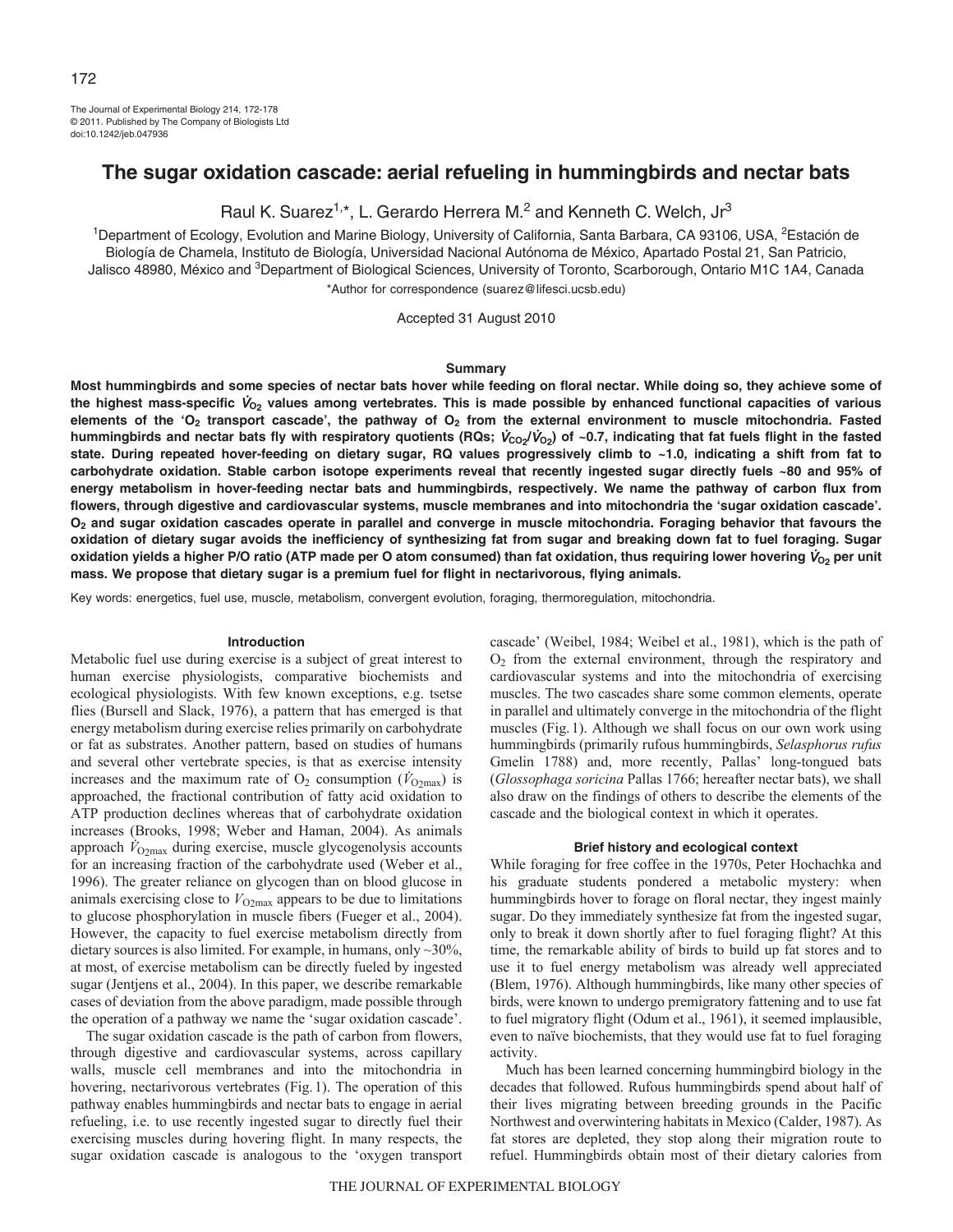

Fig. 1. Sugar oxidation and  $O<sub>2</sub>$  transport cascades in hover-feeding hummingbirds (Selasphorus rufus) and nectar bats (Glossophaga soricina). During steady-state aerobic exercise, red blood cells load  $O<sub>2</sub>$  at the lungs, travel in the arterial system (red) and unload in muscle capillaries. Deoxygenated blood (blue) travels back to the lungs.  $O<sub>2</sub>$  unloaded from red blood cells diffuses into muscle mitochondria, which account for ≥90% of whole-body  $V_{O_2}$ . In parallel, ingested sucrose (double diamond), glucose and fructose (single diamonds) cross the intestinal epithelium and enter the circulation as monosaccharide (single diamonds). Some fraction of the blood monosaccharide pool is taken up by the liver and converted to glycogen (string of diamonds) and fat (circles). Another fraction is taken up by exercising flight muscles by GLUT-mediated transport. Monosaccharide taken up is metabolized to glycogen or broken down (triangles) and oxidized, yielding  $CO<sub>2</sub>$  in the Krebs cycle (KC) and  $H<sub>2</sub>O$  in the cytochrome <sup>c</sup> oxidase reaction, the last step in the electron transport chain (black square). For simplicity, ATP turnover is represented by hydrolysis at myofibrils and resynthesis at the mitochondrial inner membrane. The diagram illustrates how the sugar oxidation and  $O<sub>2</sub>$  transport cascades share common elements, operate in parallel and converge in muscle mitochondria. Redrawn and modified from Weibel et al. (Weibel et al., 1996).

floral nectar (Powers and Nagy, 1988). They visit flowers that produce nectars rich in sucrose (Baker et al., 1998) and prefer sucrose solutions to solutions of glucose + fructose (Martinez del Rio, 1990). Fat synthesis from ingested sugar occurs at rates that allow the birds to gain up to 10% of body mass per day (Carpenter et al., 1983). Rufous hummingbirds tend to fly for short durations while foraging on floral nectar (Diamond et al., 1986). Foraging often occurs in subalpine meadows where, in the early morning hours, ambient temperature  $(T_a)$  can be near freezing (C. L. Gass, personal communication) (Gass et al., 1999). At low *T*a, thermogenic mechanisms are activated (Bicudo et al., 2002), resulting in elevation of rates of energy expenditure (Lasiewski, 1963; Lopez-Calleja and Bozinovic, 1995; Lotz et al., 2003). To maintain energy balance or to achieve net energy gain and synthesize fat under these conditions, the birds increase foraging activity (Gass et al., 1999; Suarez and Gass, 2002). Low air densities encountered at high altitude further raise the energetic costs incurred during foraging (Welch and Suarez, 2008). Thus, hummingbird foraging often occurs under environmental conditions easily characterized as 'extreme'.

In contrast with hummingbird-visited flowers, those visited by nectarivorous bats produce nectars with low sucrose and high glucose + fructose concentrations (Baker et al., 1998). However, the nectar bats that we recently studied do not discriminate between solutions of sucrose and glucose + fructose of equal energy content (Rodriguez-Pena et al., 2007). *Glossophaga soricina* does not migrate, unlike some other nectarivorous bat species (Fleming et al., 1993; Morales-Garza et al., 2007), and does not accumulate much body fat (McNab, 1976). However, they are capable of energetically expensive hovering (Voigt and Winter, 1999; Winter et al., 1998), allowing mechanistic comparison of a nectarivorous hovering mammal with hummingbirds.

#### **Fuel oxidation**

Hummingbirds in flight sustain some of the highest mass-specific rates of aerobic metabolism  $(\dot{V}_{O2}/M_b)$ , where  $M_b$  is body mass) known amongst vertebrates (Suarez, 1992). Nectar bats display lower but, nevertheless, impressive hovering  $\dot{V}_{\text{O}2}/M_{\text{b}}$  values (Voigt and Winter, 1999; Winter et al., 1998), similar to the maximal rates observed in shrews exposed to low *T*<sup>a</sup> (Fons and Sicart, 1976). Respiratory physiologists have found that the flux of  $O_2$  is regulated at multiple steps in the oxygen transport cascade (di Prampero, 1985; Jones, 1998; Wagner, 1996). It is probably because of such distributed regulation (i.e. the absence of a single, rate-limiting step) that enhanced functional capacities at multiple steps in the pathway of  $O_2$  have evolved in hummingbirds and bats. These have been the subject of previous reviews (Maina, 2000; Suarez, 1992; Suarez, 1998) and include high lung  $O<sub>2</sub>$  diffusing capacities, large hearts and high heart rates, high cardiac outputs, high haematocrits, high muscle capillary densities, high mitochondrial volume and cristae surface densities.

Both hummingbirds and nectar bats possess flight muscles consisting exclusively of fast-twitch, oxidative fibers (Grinyer and George, 1969; Hermanson et al., 1998; Suarez et al., 1991). It is likely that, when in flight, 90% or more of their whole-body  $\dot{V}_{O2}$ and  $\dot{V}_{\rm CO2}$  (rate of CO<sub>2</sub> production) values are accounted for by flight muscles (Suarez, 1992; Taylor, 1987). Given their small body masses and high  $\dot{V}_{O_2}/M_b$  values during flight, whole-body  $O_2$  and CO2 fluxes measured by respirometry yield respiratory exchange ratios ( $\hat{V}_{CO2}/\hat{V}_{O2}$ ) that are likely to approximate cellular respiratory quotients (RQs). These data can be used to determine the nature of metabolic fuel(s) oxidized and to estimate ATP turnover rates, given what is known concerning the stoichiometries of carbohydrate and fatty acid oxidation, as well as mitochondrial oxidative phosphorylation (Brand, 2005).

We have used mask respirometry, essentially as previously described (Bartholomew and Lighton, 1986), to measure  $\dot{V}_{\text{CO}_2}$  and  $V_{O2}$  of humming birds and nectar bats as they hover to feed on sugar solutions dispensed within the mask. When these animals begin to forage in the fasted state, RQ values are close to 0.7, indicating that fatty acids are oxidized to provide most of the energy for flight (Suarez et al., 1990; Welch et al., 2008) (Fig.2). As further feeding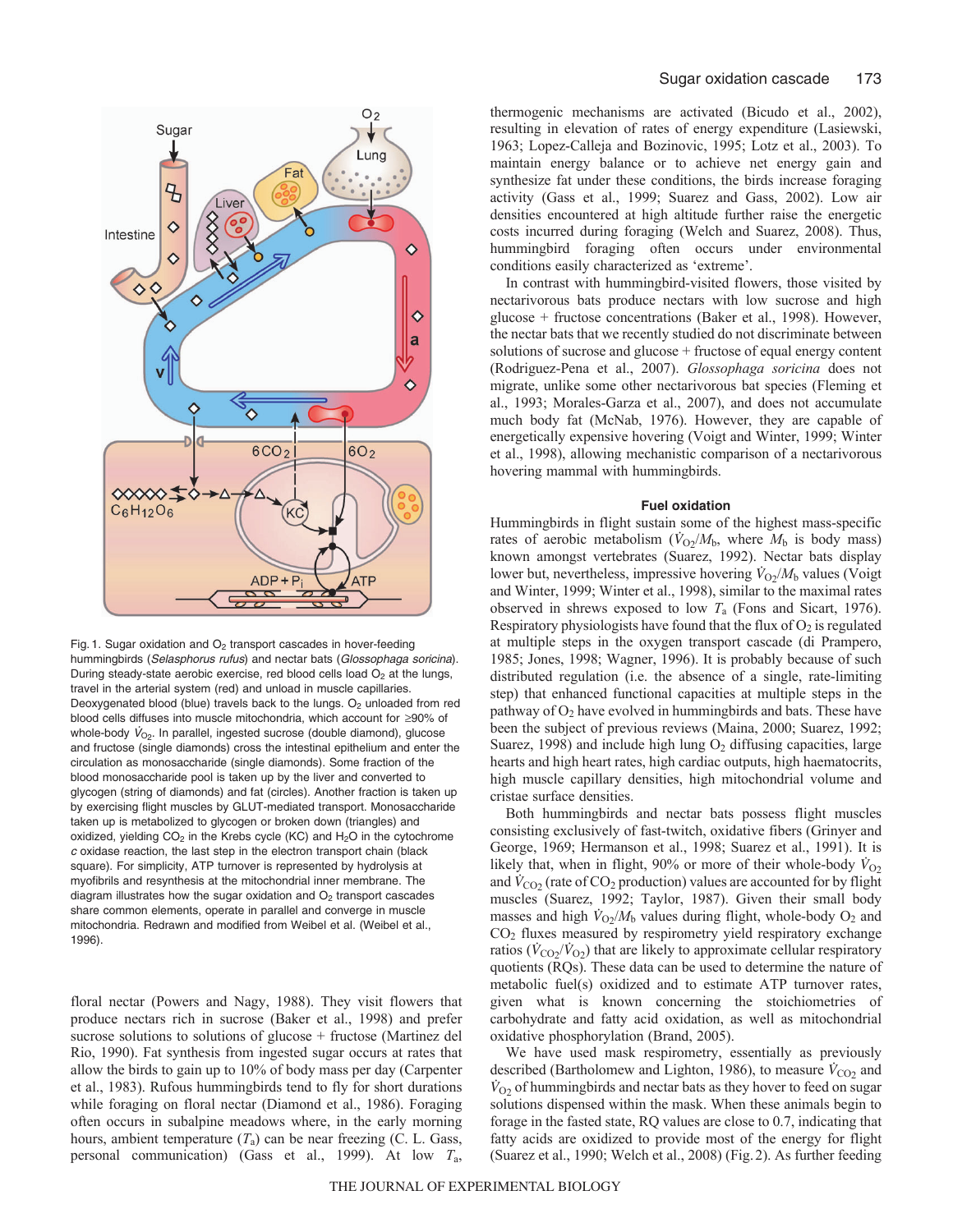

Fig. 2. Respiratory quotients (RQ values) during hover-feeding as a function of time after fasting in rufous hummingbirds (Selasphorus rufus; triangles) and nectar bats (Glossophaga soricina; circles). In these experiments, hummingbird foraging bouts were typically brief because, after each visit to the feeder, the birds usually return to the perch before hover-feeding again. Nectar bats tended to fly more continuously and perch intermittently under the conditions of our experiments, so data obtained from bats represent repeat visits to the feeder with irregularly spaced perching sessions. During the first feeding bout, fasted animals displayed RQ values close to 0.7, indicating that hovering is fueled mainly by fatty acid oxidation. RQ values progressively increased to ~1.0 as animals fed on sucrose solutions, indicating a transition from fatty acid to carbohydrate oxidation. During repeated foraging on sucrose solutions, RQ values remained close to 1.0. Data are means  $\pm$  s.e.m. Redrawn from Welch et al. (Welch et al., 2008).

occurs, RQ values progressively increase to  $~1.0$ . This indicates that, in both hummingbirds and nectar bats, carbohydrate progressively takes over as the main fuel for oxidative metabolism in the flight muscles as they hover to feed on sucrose. The data shown in Fig.2 were obtained from rufous hummingbirds and nectar bats; similar results have been obtained from Anna's (*Calypte anna*) (Welch et al., 2008) and broadtailed (*Selasphorus platycercus*) (Welch et al., 2006) hummingbirds.

Further insights into fuel use during foraging come from the use of carbon stable isotopes (Welch et al., 2006; Welch et al., 2008; Welch and Suarez, 2007). These experiments take advantage of the lower  ${}^{13}C/{}^{12}C$  ratio of sucrose synthesized by C3 photosynthesis in beets compared with that of sucrose from sugar cane, which is made by C4 photosynthesis. This results in a more negative (i.e. more <sup>13</sup>C-depleted)  $\delta^{13}$ C of beet sugar than cane sugar, where:

$$
\delta^{13}C = \frac{[^{13}C]/[^{12}C]}{R_{std}} - 1 , \qquad (1)
$$

and  $R_{std} = [^{13}C]/[^{12}C]$  of marine limestone from the Pee Dee Cretaceous belemnite in South Carolina or an artificial version from Vienna (see McNevin et al., 2007). Hummingbirds and nectar bats maintained on diets enriched in beet sugar expire  $CO<sub>2</sub>$  with  $\delta^{13}C$ values similar to that of beet sugar. In the fasted state, initial foraging flights yield RQ values close to 0.7, indicating fatty acid oxidation. However, the fatty acids oxidized in these animals were previously synthesized from beet sugar, so  $\delta^{13}$ C values of CO<sub>2</sub> expired during hovering are low. The animals were then provided cane sugar *via* the feeder in the mask. Repeated feeding bouts were accompanied by progressively increasing  $\delta^{13}$ C values of expired CO<sub>2</sub>. Fig. 3 shows that the  $\delta^{13}$ C values increase with RQ, indicating that the direct oxidation of recently ingested cane sugar accounts



Fig. 3.  $\delta^{13}$ C values of expired CO<sub>2</sub> as a function of respiratory quotients (RQ values) in hover-feeding rufous hummingbirds (Selasphorus rufus; triangles) and nectar bats (Glossophaga soricina; circles). More negative  $\delta^{13}$ C values when RQ values are close to 0.7 indicate oxidation of fatty acids previously synthesized from beet sugar provided in the diet.  $\delta^{13}C$ values increase as RQs approach 1.0 and cane sugar provided in the experiment becomes the main fuel used for flight. Data points represent individual measurements. Breath samples were taken under the same experimental conditions as described in the Fig.2 legend. Redrawn from Welch et al. (Welch et al., 2008).

for an increasing fraction of the energy required for flight as the animals transition from oxidizing fat to oxidizing carbohydrate. When the animals are repeatedly foraging and consistently display RQ values close to 1.0, dietary sugar oxidation provides ~95 and 80% of the energy required for flight in hummingbirds and nectar bats, respectively (Fig.4). Reliance of oxidative metabolism primarily on recently ingested sugar was also previously shown in nectar bats (Voigt and Speakman, 2007) using breath samples from animals restrained shortly after exercise. By contrast, ingested sugar can fuel only  $\sim$ 30%, at most, of human energy expenditure during exercise (Jentjens et al., 2004).

#### **Elements of the sugar oxidation cascade**

The operation of the sugar oxidation cascade is analogous to the aerial refueling performed by certain types of high-performance aircraft in that the ingested fuel is quickly used by oxidative reactions that convert the energy stored in organic compounds into mechanical work and heat. In common with such aircraft, nectarivorous, flying vertebrates require high capacities for the delivery of  $O_2$  and fuel to their flight motors. Evidence for this is seen at the level of the digestive system: enhanced digestive capacities are made possible by high intestinal sucrase activities (Hernandez and Martinez del Rio, 1992; Schondube et al., 2001) as well as the combined use of active and passive mechanisms (involving paracellular movement) for sugar movement across the intestinal epithelium (McWhorter et al., 2006). The use of both active and passive mechanisms by fruit bats (Caviedes-Vidal et al., 2008) suggests that both mechanisms occur in nectar bats as well. Hummingbird cardiac outputs are estimated at approximately 5 times body mass per minute (Johansen, 1987), ensuring high capacities for convective transport of blood-borne fuels, whereas high capillary to muscle fiber surface area ratios (Mathieu-Costello et al., 1992; Suarez et al., 1991) would enhance diffusive capacities, not just for  $O_2$  and  $CO_2$ , but for metabolic fuels as well.

Upon entry into exercising muscle fibers, glucose is phosphorylated to glucose 6-phosphate (G6P). Nectar bat and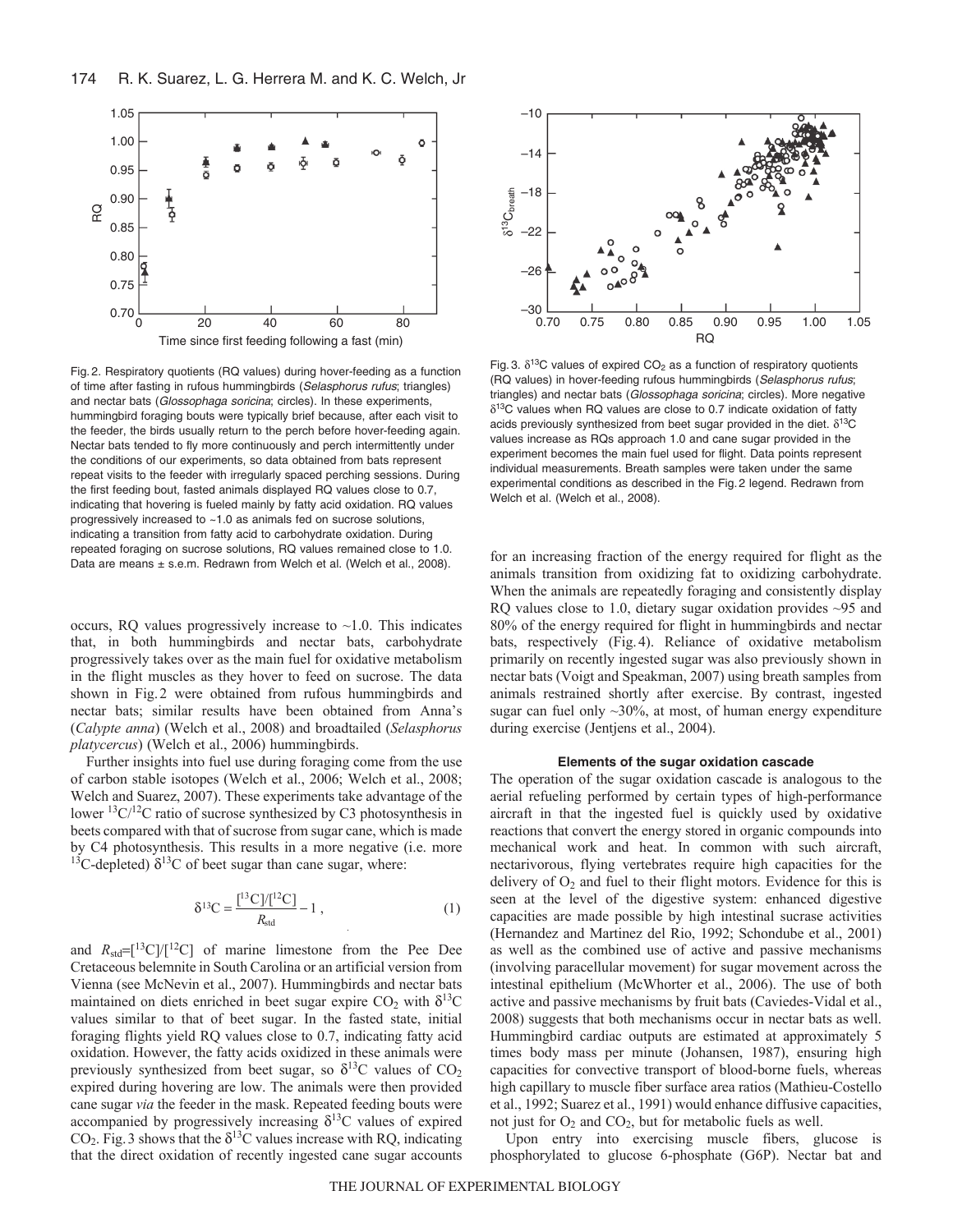hummingbird flight muscles possess extraordinarily high capacities for glucose phosphorylation to G6P, catalyzed by the enzyme hexokinase (Suarez et al., 1990; Suarez et al., 2009). These biochemical capacities are estimated by measurement of enzyme maximum velocity ( $V_{\text{max}}$ ) values (where  $V_{\text{max}} = k_{\text{cat}} \times [E]$ ,  $k_{\text{cat}}$  is catalytic efficiency and [E] is enzyme concentration); these establish the upper limits to physiological flux rates (Newsholme and Crabtree, 1986; Suarez, 1996). Given high hexokinase  $V_{\text{max}}$ values, it seems likely that flight muscle membranes in hummingbirds and nectar bats would also possess high capacities for glucose transport, made possible by high levels of glucose transporter (GLUT) expression. No information is yet available concerning hummingbird GLUTs. However, in sparrow (*Passer domesticus*) skeletal muscles, Sweazea and Braun report the presence of mRNA coding for GLUT1 and GLUT3 and the absence of GLUT4 (Sweazea and Braun, 2006). In addition, they show immunohistochemical evidence of protein expression of GLUT1 and GLUT3, as well as western blots showing the absence of GLUT4. Similarly, Seki et al. report the absence of GLUT4 in broiler chickens (Seki et al., 2003). Sweazea and Braun argue that previous reports of GLUT4 in avian skeletal muscles are probably erroneous (Sweazea and Braun, 2006). On the basis of the established role of GLUT4 in exercise and insulin-stimulated glucose transport in mammalian skeletal muscles (Huang and Czech, 2007), nectar bats would be expected to possess high levels of GLUT4 protein expression in their flight muscles. This appears to be the case, based on preliminary results (R. Lee-Young, D. Wasserman and R.S., unpublished).

In exercising hummingbird and nectar bat muscle fibers, abundant mitochondria operate as  $O<sub>2</sub>$  sinks and intracellular gradients drive diffusive  $O_2$  fluxes from capillary red blood cells to mitochondrial cytochrome  $c$  oxidase. The  $O_2$  and sugar oxidation cascades converge at the level of flight muscle mitochondria, where the oxidation of each mole of  $C_6H_{12}O_6$ , requiring 6 mol  $O_2$ , leads to the production of 6 mol  $CO_2$  by decarboxylation reactions in the Krebs cycle and  $6 \text{ mol H}_2\text{O}$  by the cytochrome *c* oxidase reaction, as well as 2.41mol ATP per O atom consumed (Brand, 2005), assuming operation of the malate–aspartate shuttle for cytoplasmic redox balance (Suarez et al., 1986; Suarez et al., 1990). It appears that the evolution of high capacities for flux through the  $O<sub>2</sub>$  transport cascade, required because of small body size and high mass-specific power output during flight, has partly set the stage for high capacities for carbon flux through the sugar oxidation cascade as a consequence of multiple shared elements.

### **In vivo flux through the sugar oxidation cascade**

According to Chantler: "The most noble aim of the biochemist, often discussed when inebriate, seldom when sober, is to relate the *in vitro* to the *in vivo*" (Chantler, 1982). It is therefore of interest to consider the rate at which the sugar oxidation cascade might operate during hovering flight. To address this, it is useful to first consider the more general question of how energy metabolism is regulated in muscles performing steady-state work. Muscles are biological machines and their mechanical power output largely determines their rates of ATP hydrolysis. In locomotory muscles performing repeated cycles of contraction and relaxation during steady-state exercise, the power output of a given volume of muscle is a function of its operating frequency (contraction cycles/time), stress (force/cross sectional area) and strain (fractional change in length per contraction) (Pennycuick and Rezende, 1984). In synchronous muscles, most of the ATP used during exercise is



Fig. 4. Percent of whole-body metabolic rate during repeated hover-feeding that is fueled by dietary sugar. Data from two species of hummingbirds (Selasphorus rufus and Calypte anna) and nectar bats (Glossophaga soricina) obtained during hovering are compared with data obtained during bipedal locomotion in humans (Jentjens et al., 2004). Redrawn from Welch et al. (Welch et al., 2008).

hydrolyzed by actomyosin-ATPase and  $Ca^{2+}$ -ATPase (Homsher, 1987; Homsher and Kean, 1978; Szentesi et al., 2001). Metabolic control analysis performed using skinned rat soleus fibers reveals that, among various processes, the greatest degree of control (i.e. the highest control coefficient) over mitochondrial respiration is exerted by ATP hydrolysis (Wisniewski et al., 1995). Given current knowledge concerning the stoichiometries of fuel oxidation and oxidative phosphorylation (Brand, 2005),  $\dot{V}_{O2}$  values during hoverfeeding (when  $RQ=1$ ) can be used to estimate rates of muscle ATP turnover and flux rates through the sugar oxidation cascade (Table1). Interspecific comparisons reveal that hexokinase operates at much higher fractional velocities in the flight muscles of nectarivorous animals (Suarez et al., 1990; Suarez et al., 2009) than in the locomotory muscles of other species (Suarez et al., 1997). Thus, in rufous hummingbirds and nectar bats, high rates of glucose phosphorylation *in vivo* result from high levels of hexokinase expression as well as the operation of this enzyme at high fractional velocities during foraging flight (Suarez et al., 1990; Suarez et al., 1997; Suarez et al., 2009).

The impressive rate at which the sugar oxidation cascade can operate is dramatically illustrated by the results of laboratory experiments simulating the cold mornings encountered by migratory rufous hummingbirds at foraging sites in the late summer (Gass et al., 1999). These experiments were performed in an environment chamber wherein *T*<sup>a</sup> was held at 5°C. Because digestive efficiency in hummingbirds is close to 100% (Diamond et al., 1986; McWhorter and Martinez del Rio, 2000), the energy intake rate is calculated from the volume and concentration of sucrose solution ingested over the 4h duration of the experiments. Mass gain, mainly in the form of fat, results when energy intake rates exceed rates of energy expenditure. Mass loss indicates that intake rates are insufficient to meet energy requirements and depletion of fat stores results. Maintenance of mass indicates that the time-averaged dietary energy intake rate equals energy expenditure. In these experiments, low  $T_a$  combined with low energy content of sucrose solutions dispensed at the feeder elevated energetic costs and drove up foraging activity. Fig.5 shows that hummingbirds fed various volumes of 15 and 20% sucrose at 5°C tended to lose mass, whereas maintenance of mass or mass gain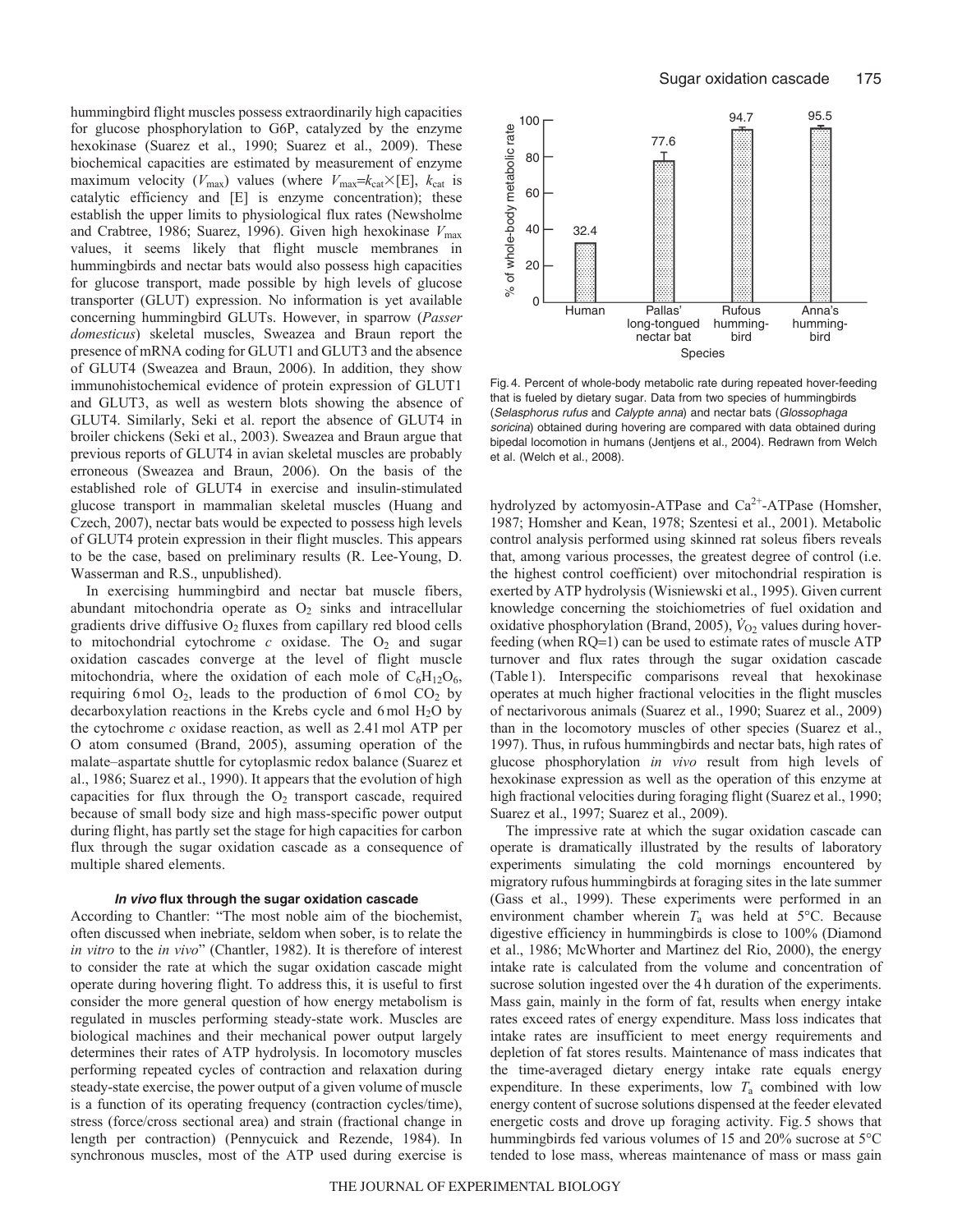#### 176 R. K. Suarez, L. G. Herrera M. and K. C. Welch, Jr

| Table 1. $\mathrm{O}_2$ consumption ( $V_\mathrm{O2}$ ), muscle ATP turnover, glucose and palmitate oxidation rates during hovering in rufous hummingbirds |  |                                                            |  |  |  |
|------------------------------------------------------------------------------------------------------------------------------------------------------------|--|------------------------------------------------------------|--|--|--|
|                                                                                                                                                            |  | (Selasphorus rufus) and nectar bats (Glossophaga soricina) |  |  |  |

|                                                                                              | Rufous hummingbird $(N=6)$ | Nectar bat $(N=7)$ |  |
|----------------------------------------------------------------------------------------------|----------------------------|--------------------|--|
| Whole-body $V_{O_2}$ (ml $O_2$ g <sup>-1</sup> h <sup>-1</sup> ) <sup>a</sup>                | $33.27 \pm 0.63$           | 24.48±0.65         |  |
| Flight muscle $V_{O_2}$ (ml O <sub>2</sub> g <sup>-1</sup> h <sup>-1</sup> ) <sup>b</sup>    | $119.77 \pm 2.25$          | 84.74±2.26         |  |
| Flight muscle ATP turnover rate ( $\mu$ mol g <sup>-1</sup> min <sup>-1</sup> ) <sup>c</sup> | 429.52±8.09                | 264.26±7.06        |  |
| Glucose oxidation rate ( $\mu$ mol g <sup>-1</sup> min <sup>-1</sup> ) <sup>d</sup>          | $14.85 \pm 0.28$           | $9.14 \pm 0.24$    |  |
| Palmitate oxidation rate (umol $q^{-1}$ min <sup>-1</sup> ) <sup>e</sup>                     | $2.78 \pm 0.05$            | 1.97±0.05          |  |

a V<sub>O2</sub> data are from previous studies (Suarez et al., 2009; Welch et al., 2007).<br><sup>b</sup>Percent of body mass that is flight muscle in hummingbirds is highly variable because of large seasonal and diurnal changes in body fat c mass was assumed to be 25% of body mass for S. rufus (Chai and Millard, 1997; Wells, 1993) and 26% of body mass for G. soricina (Dudley and Winter, 2002).

<sup>c</sup>Calculated assuming 2.41 mol ATP per O atom consumed when RQ=1.0 (Brand, 2005).

<sup>d</sup>Calculated assuming 6 mol O<sub>2</sub> are consumed per mole of glucose oxidized using flight muscle  $V_{O2}$ .

<sup>e</sup>Calculated assuming 32 mol O<sub>2</sub> are consumed per mole of palmitate oxidized using flight muscle  $V_{\Omega} \times 1.15$  to account for 15% higher  $V_{\Omega}$  when RQ=0.7 compared with RQ=1.0 (Brand, 2005; Welch et al., 2007).

All data are presented as means  $\pm$  s.e.m.

were possible when birds were provided 30% sucrose. The regression intersects the line, indicating zero mass change at a maximum sustained metabolic rate (Hammond and Diamond, 1997; Peterson et al., 1990) of 1W. When energy metabolism is completely fueled by dietary sucrose, the time-averaged rate of glucose ingestion and oxidation by a 4g bird, given an energy content of  $16.5 \text{ kJg}^{-1}$  sucrose, is  $218 \text{ mgh}^{-1}$  (Gass et al., 1999). Time-averaged metabolic rates of ~0.81W are sustainable for 12h periods (Beuchat et al., 1979). Thus, at low *T*a, rufous hummingbirds achieve the highest known maximum sustained metabolic rates among vertebrates, fueled by the sugar oxidation cascade when dietary energy intake rates equal rates of energy expenditure (Hammond and Diamond, 1997; Peterson et al., 1990).



Fig. 5. Change in mass as a function of energy intake rate in watts in rufous hummingbirds (Selasphorus rufus) kept for 4 h at 5°C in an environment chamber with one perch and one feeder. The perch was placed on top of an electronic balance, allowing bird mass to be monitored. Perching triggered the release of a given volume and concentration of sucrose solution at the feeder which the birds emptied at each visit. Intake rates were estimated from volume and concentrations of sucrose solutions consumed, assuming  $16.5 \text{ kJ g}^{-1}$  sucrose and  $100\%$  digestive efficiency. The mean mass of birds was 4 g. Energy balance (zero change in mass) occurs at an energy intake rate of 1W. Birds tended to lose mass when provided 15 and 20% sucrose solutions and were able to stay in energy balance or make an energetic profit when provided 30% sucrose. These data show that the sugar oxidation cascade can support a time-averaged metabolic rate of  $250 \,\text{W}\,\text{kg}^{-1}$ , the highest time-averaged metabolic rate known among vertebrates during which energy intake=energy expenditure. Redrawn from Gass et al. (Gass et al., 1999).

## **Caveats and open questions**

The scientific method requires that we consider our proposal as a working hypothesis that should be questioned and subjected to further test. We have named the proposed process the 'sugar oxidation cascade' in recognition of the differing sugar compositions of the floral nectars ingested by hummingbirds and nectar bats in nature (Baker, 1975; Baker et al., 1998), as well as the lack of information concerning fructose metabolism in these animals. In humans, up to half of ingested fructose is converted by the liver to glucose, which then appears in the blood (Delarue et al., 1993). During exercise at 60% of  $V_{\text{Oymax}}$ , orally ingested glucose and fructose directly contribute up to 15 and 12%, respectively, to energy production (Adopo et al., 1994). In rat skeletal muscles, maximal rates of fructose transport are approximately eightfold lower than rates of glucose transport (Kristiansen et al., 1997). Upon entry into the sarcoplasm, fructose is phosphorylated and converted to glycogen, lactate or  $CO<sub>2</sub>$ , but these occur at rates far lower than when glucose is the precursor (Zierath et al., 1995). However, the predominant role of glucose in muscle energy metabolism in humans and rats should not lead to blind extrapolation to nectarivorous animals that ingest fructose – both as a monosaccharide and as part of the sucrose molecule – at much higher mass-specific rates than rats and humans.

An intriguing question concerns the role played by muscle glycogen. Upon entering muscle fibers and after phosphorylation by the hexokinase reaction, glucose can be converted to glycogen or broken down in the glycolytic pathway and oxidized. The flight muscles of hummingbirds and nectar bats are unique among vertebrate skeletal muscles in that they have hexokinase  $V_{\text{max}}$ values so high that glucose oxidation can completely account for  $\dot{V}_{O2}$  values during flight. Such high capacities for glucose phosphorylation are also observed in the flight muscles of frugivorous but not insectivorous bats (Yacoe et al., 1982). This indicates that sugar-rich diets and not just small body size or flight account for the high capacities for muscle glucose phosphorylation. By contrast, nectarivory is common to all hummingbird species; all hummingbird species we have examined so far display high hexokinase  $V_{\text{max}}$  values in their flight muscles (M. J. Fernandez and R.S., unpublished). These activities are far higher than in other nonnectarivorous avian species (e.g. Bishop et al., 1995; Blomstrand et al., 1983; Crabtree and Newsholme, 1972) that have flight muscles with hexokinase  $V_{\text{max}}$  values that are insufficient to allow glucose to serve as the sole oxidative fuel during flight. In possessing high enzymatic capacities as well as in displaying high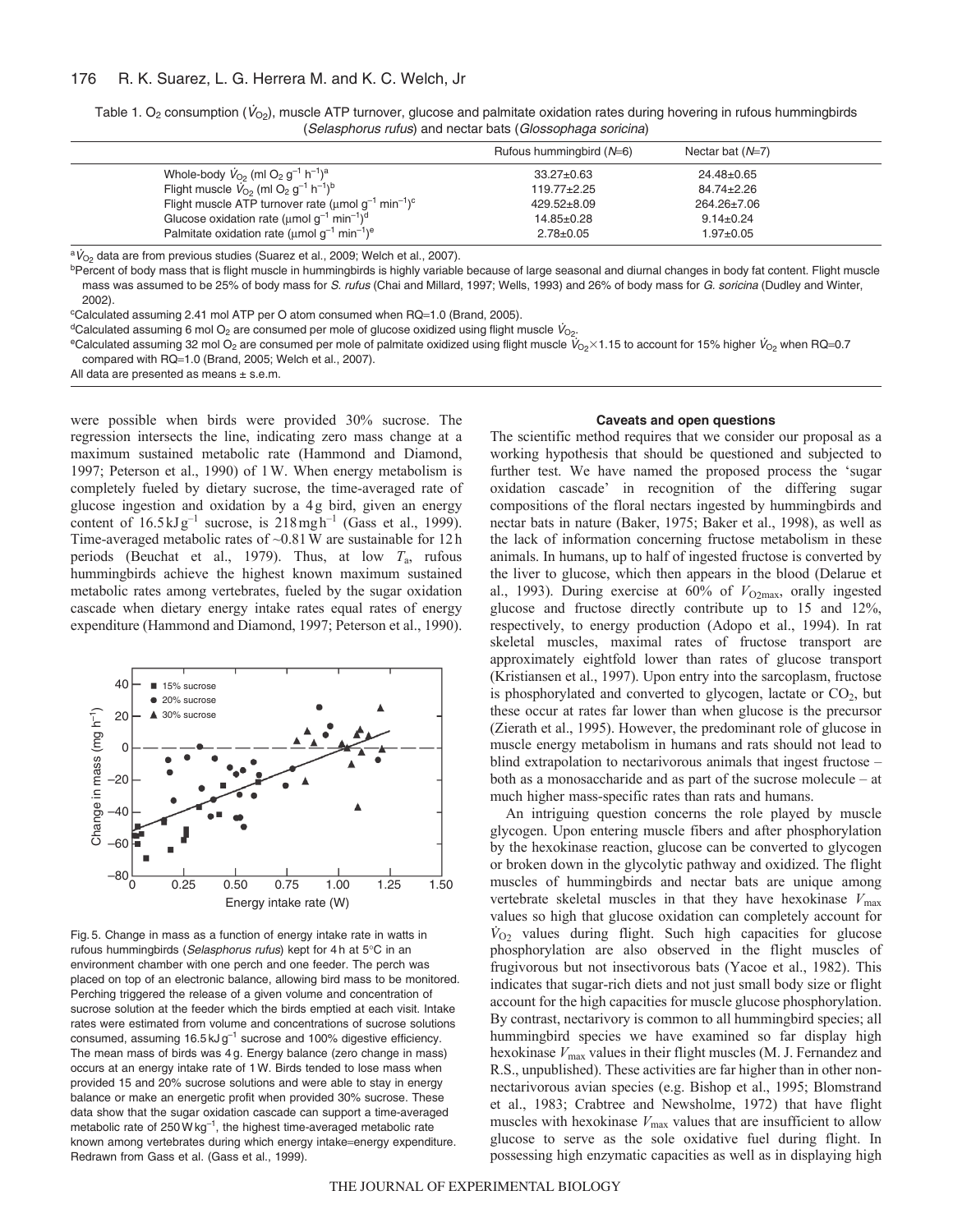physiological rates of glucose phosphorylation, hummingbird and nectar bat flight muscles appear rather similar to vertebrate hearts (Kashiwaya et al., 1994) that oxidize glucose and long-chain fatty acids in proportions that depend upon physiological circumstances (Collins-Nakai et al., 1994). Even while performing steady-state aerobic work, glycogen turnover occurs in hearts; glycogenolysis serves to buffer hexose phosphate concentrations and its contribution to the fueling of aerobic metabolism changes during transitions in work rate (Goodwin et al., 1995; Goodwin et al., 1998). Thus, when considering energy metabolism in the flight muscles of hummingbirds and nectar bats, there is good reason to doubt the validity of the assertion that "…the substrate of muscle glycolysis is glycogen, not glucose, and hexokinase is part of the glycogen synthesis pathway" (Fell, 2000), as well as to turn such doubt into further testable hypotheses.

#### **Ecological and evolutionary implications**

Nectarivory and hovering flight were once traits found only among insects. In becoming hovering nectarivores, hummingbirds and nectar bats have converged, evolving enhanced capacities for  $O<sub>2</sub>$ flux and sugar oxidation. Foraging behavior and metabolic regulation appear to have coevolved in rufous hummingbirds (Suarez and Gass, 2002; Suarez et al., 1990). Because foraging bouts tend to be brief in the wild (Diamond et al., 1986), such behavior would tend to ensure the oxidation of dietary sugar and to minimize the use of fat as a fuel. This avoids the inefficiency of a futile cycle involving the expenditure of energy to synthesize fat, followed by the breakdown of fat made from sugar to fuel further foraging. Instead, depletion of fat stores while foraging is avoided or minimized and oxidation of recently ingested sugar is favored.

Another advantage derived from the oxidation of sugar is the 15% higher yield of ATP per oxygen atom consumed (the P/O ratio) as compared with the oxidation of long-chain fatty acids (Brand, 2005). This suggests that, to support the energetic requirements of a unit mass of hummingbird during hovering, 15% lower  $V_{O2}$  is required when sugar is oxidized as compared with fat. This hypothesis is supported by results showing that  $\dot{V}_{O2}$  declines by  $\sim$ 15% as hummingbirds transition from the fasted state, when flight is fueled by fat, to the fed state, when flight is fueled by sugar (Welch et al., 2007). Many species of hummingbirds forage at relatively high altitude under conditions wherein flight performance might be adversely affected by hypobaric hypoxia (Altshuler and Dudley, 2002). Thus, we hypothesize that ingested sugar serves as a premium fuel for hummingbird flight.

Over the past half century, the field of comparative physiology has generated a fascinating and valuable body of knowledge concerning organismal function, physiological adaptation and patterns of functional variation across species. The exploration of functional biodiversity in the natural world continues to be central to the research agenda of the field. The research that led to the concept of the sugar oxidation cascade exemplifies how natural history, animal behavior and ecology can serve as the inspiration for comparative physiological questions. In turn, research in comparative physiology can lead to new concepts and greater understanding of the nature and extent of biodiversity. The answers to mechanistic, physiological questions continue to enrich the banquet at which ecologists, behaviorists and evolutionary biologists can feast.

#### **Acknowledgements**

The empirical work that led to this concept paper was supported by the US National Science Foundation (IOB 0517694) and UC MEXUS-CONACYT. For their support and collaboration at various stages in the history of these investigations, we are deeply grateful to P. W. Hochachka, J. R. B. Lighton, C. L. Gass, O. Mathieu-Costello, G. S. Brown, C. D. Moyes, B. H. Bakken and C. Martinez del Rio.

#### **References**

- **Adopo, E., Peronnet, F., Massicotte, D., Brisson, G. and Hillaire-Marcel, C.** (1994). Respective oxidation of exogenous glucose and fructose given in the same drink during exercise. J. Appl. Physiol. **76**, 1014-1019.
- **Altshuler, D. L. and Dudley, R.** (2002). The ecological and evolutionary interface of hummingbird flight physiology. J. Exp. Biol. **205**, 2325-2336.
- **Baker, H.** (1975). Sugar concentrations in nectars from hummingbird flowers. Biotropica **7**, 37-41.
- **Baker, H., Baker, I. and Hodges, S.** (1998). Sugar composition of nectars and fruits consumed by birds and bats in the tropics and subtropics. Biotropica **30**, 559-586.
- **Bartholomew, G. A. and Lighton, J. R. B.** (1986). Oxygen consumption during hoverfeeding in free-ranging Anna hummingbirds. J. Exp. Biol. **123**, 191-199.
- **Beuchat, C. A., Chaplin, S. B. and Morton, M. L.** (1979). Ambient temperature and the daily energetics of two species of hummingbirds, Calypte anna and Selasphorus rufus. Physiol. Zool. **53**, 280-295.
- **Bicudo, J. E. P. W., Bianco, A. C. and Vianna, C. R.** (2002). Adaptive thermogenesis in hummingbirds. J. Exp. Biol. **205**, 2267-2273.
- **Bishop, C. M., Butler, P. J., Egginton, S., El Haj, A. J. and Gabrielsen, G. W.** (1995). Development of metabolic enzyme activity in locomotor and cardiac muscles of the migratory barnacle goose. Am. J. Physiol. **269**, R64-R72.
- **Blem, C. R.** (1976). Patterns of lipid storage and utilization in birds. Am. Zool. **16**, 671- 684.
- **Blomstrand, E., Challiss, R. A. J., Cooney, G. J. and Newsholme, E. A.** (1983). Maximal activities of hexokinase, 6-phosphofructokinase, oxoglutarate dehydrogenase, and carnitine palmitoyltransferase in rat and avian muscles. Biosci. Rep. **3**, 1149-1153.
- **Brand, M. D.** (2005). The efficiency and plasticity of mitochondrial energy transduction. Biochem. Soc. Trans. **33**, 897-904.
- **Brooks, G. A.** (1998). Mammalian fuel utilization during sustained exercise. Comp. Biochem. Physiol. **120B**, 89-107.
- **Bursell, E. and Slack, E.** (1976). Oxidation of proline by sarcosomes of the tsetse fly, Glossina morsitans. Insect Biochem. **6**, 159-167.
- **Calder, W.** (1987). Southbound through Colorado: migration of rufous hummingbirds. Natl. Geogr. Res. **3**, 40-51.
- **Carpenter, F. L., Paton, D. C. and Hixon, M. A.** (1983). Weight gain and adjustment of feeding territory size in migrant hummingbirds. Proc. Natl. Acad. Sci. USA **80**, 7259-7263.
- **Caviedes-Vidal, E., Karasov, W. H., Chediack, J. G., Fasulo, V., Cruz-Neto, A. P. and Otani, L.** (2008). Paracellular absorption: a bat breaks the mammal paradigm. PloS ONE **3**, e1425.
- **Chai, P. and Millard, D.** (1997). Flight and size constraints: hovering performance of large hummingbirds under maximal loading. J. Exp. Biol. **200**, 2757-2763.
- **Chantler, P. D.** (1982). Caged ATP set free in muscle. Nature **300**, 682-683.
- **Collins-Nakai, R., Noseworthy, D. and Lopaschuk, G.** (1994). Epinephrine increases ATP production in hearts by preferentially increasing glucose metabolism. Am. J. Physiol. **267**, H1862-H1871.
- **Crabtree, B. and Newsholme, E. A.** (1972). The activities of phosphorylase,
- hexokinase, phosphofructokinase, lactate dehydrogenase and the glycerol 3 phosphate dehydrogenases in muscles from vertebrates and invertebrates. Biochem. J. **126**, 49-58.
- **Delarue, J., Normand, S., Pachiaudi, C., Beylot, M., Lamisse, F. and Riou, J. P.** (1993). The contribution of naturally labelled  ${}^{13}$ C fructose to glucose appearance in humans. Diabetologia **36**, 338-345.
- **di Prampero, P. E.** (1985). Metabolic and circulatory limitations to  $V_{O>max}$  at the whole animal level. J. Exp. Biol. **115**, 319-331.
- **Diamond, J. M., Karasov, W. H., Phan, D. and Carpenter, F. L.** (1986). Digestive physiology is a determinant of foraging bout frequency in hummingbirds. Nature **320**, 62-63.
- **Dudley, R. and Winter, Y.** (2002). Hovering flight mechanics of neotropical flower bats (Phyllostomidae: Glossophaginae) in normodense and hypodense gas mixtures. J. Exp. Biol. **205**, 3669-3677.
- Fell, D. A. (2000). Signal transduction and the control of expression of enzyme activity. Adv. Enzyme Regul. **40**, 35-46.
- **Fleming, T. H., Nunez, R. A. and Sternberg, D. S. L.** (1993). Seasonal changes in the diets of migrant and non-migrant nectarivorous bats as revealed by carbon stable isotope analysis. Oecologia **94**, 72-75.
- **Fons, R. and Sicart, R.** (1976). Contribution a la connaissance du metabolisme energetique chez deux crocidurinae: Suncus etruscus (Savi, 1822) et Crocidura russula (Hermann, 1780) (Insectivora, Soricidae). Mammalia **40**, 299-311.
- **Fueger, P. T., Bracy, D. P., Malabanan, C. M., Pencek, R. R. and Wasserman, D. H.** (2004). Distributed control of glucose uptake by working muscles of conscious mice: roles of transport and phosphorylation. Am. J. Physiol. **286**, E77-E84.
- **Gass, C. L., Romich, M. T. and Suarez, R. K.** (1999). Energetics of hummingbird foraging at low ambient temperature. Can. J. Zool. **77**, 314-320.
- **Goodwin, G. W., Arteaga, J. R. and Taegtmeyer, H.** (1995). Glycogen turnover in the isolated working rat heart. J. Biol. Chem. **270**, 9234-9240.
- **Goodwin, G. W., Taylor, C. S. and Taegtmeyer, H.** (1998). Regulation of energy metabolism of the heart during acute increase in heart work. J. Biol. Chem. **273**, 29530-29539.
- **Grinyer, I. and George, J.** (1969). Some observations on ultrastructure of hummingbird pectoral muscles. Can. J. Zool. **47**, 771-774.
- **Hammond, K. A. and Diamond, J. M.** (1997). Maximal sustained energy budgets in humans and animals. Nature **386**, 457-462.